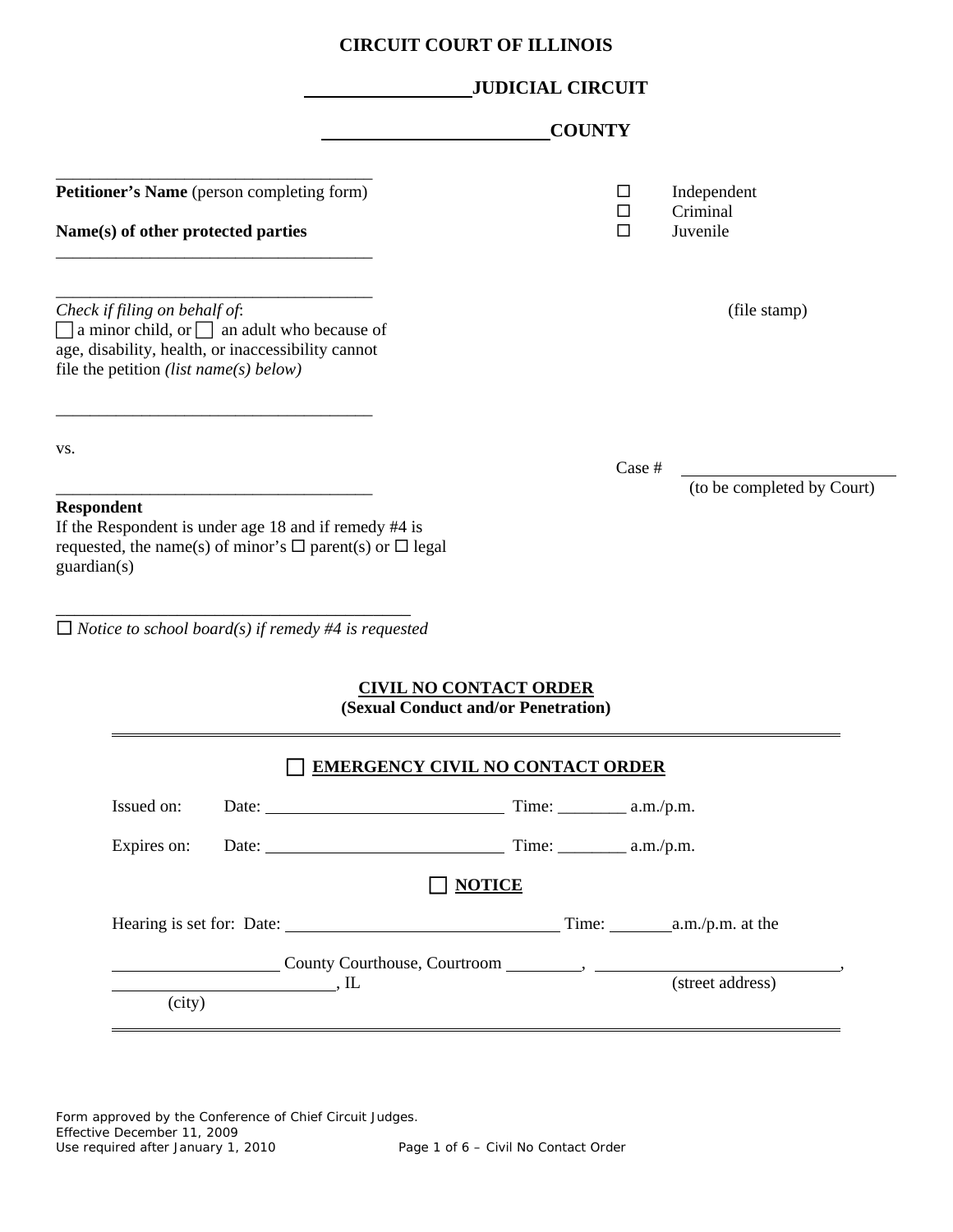#### **PLENARY CIVIL NO CONTACT ORDER (Requires Service of Process Under 740 ILCS 22/208)**

| This No Contact Order is modified or vacated. (See attached Order.)<br>Two years following expiration of any sentence of supervision, conditional discharge, probation,<br>Petitioner $\Box$ Respondent given a copy of this Order in open court on $\Box$<br>PETITIONER INFORMATION<br>(City)<br>(State)<br>Disclosure of Petitioner's address would risk further abuse. The address listed above is<br>Other protected persons (persons to be included in the Civil No Contact Order), in addition to the<br>Name: <u>Name:</u> Name: 2007 | periodic imprisonment, imprisonment or mandatory supervised release on example of the state of the state of the state of the state of the state of the state of the state of the state of the state of the state of the state<br>(Zip Code)<br>(Zip Code) |
|----------------------------------------------------------------------------------------------------------------------------------------------------------------------------------------------------------------------------------------------------------------------------------------------------------------------------------------------------------------------------------------------------------------------------------------------------------------------------------------------------------------------------------------------|-----------------------------------------------------------------------------------------------------------------------------------------------------------------------------------------------------------------------------------------------------------|
|                                                                                                                                                                                                                                                                                                                                                                                                                                                                                                                                              |                                                                                                                                                                                                                                                           |
|                                                                                                                                                                                                                                                                                                                                                                                                                                                                                                                                              |                                                                                                                                                                                                                                                           |
|                                                                                                                                                                                                                                                                                                                                                                                                                                                                                                                                              |                                                                                                                                                                                                                                                           |
|                                                                                                                                                                                                                                                                                                                                                                                                                                                                                                                                              |                                                                                                                                                                                                                                                           |
|                                                                                                                                                                                                                                                                                                                                                                                                                                                                                                                                              |                                                                                                                                                                                                                                                           |
|                                                                                                                                                                                                                                                                                                                                                                                                                                                                                                                                              |                                                                                                                                                                                                                                                           |
|                                                                                                                                                                                                                                                                                                                                                                                                                                                                                                                                              |                                                                                                                                                                                                                                                           |
|                                                                                                                                                                                                                                                                                                                                                                                                                                                                                                                                              |                                                                                                                                                                                                                                                           |
|                                                                                                                                                                                                                                                                                                                                                                                                                                                                                                                                              |                                                                                                                                                                                                                                                           |
|                                                                                                                                                                                                                                                                                                                                                                                                                                                                                                                                              |                                                                                                                                                                                                                                                           |
|                                                                                                                                                                                                                                                                                                                                                                                                                                                                                                                                              |                                                                                                                                                                                                                                                           |
| Address: (Street/P.O. Box) (City) (State)                                                                                                                                                                                                                                                                                                                                                                                                                                                                                                    |                                                                                                                                                                                                                                                           |
|                                                                                                                                                                                                                                                                                                                                                                                                                                                                                                                                              |                                                                                                                                                                                                                                                           |
|                                                                                                                                                                                                                                                                                                                                                                                                                                                                                                                                              |                                                                                                                                                                                                                                                           |
| (Street/P.O. Box) (City) (State)<br>(Zip Code)                                                                                                                                                                                                                                                                                                                                                                                                                                                                                               |                                                                                                                                                                                                                                                           |
| <b>RESPONDENT INFORMATION (if known)</b><br>DOB:                                                                                                                                                                                                                                                                                                                                                                                                                                                                                             |                                                                                                                                                                                                                                                           |
|                                                                                                                                                                                                                                                                                                                                                                                                                                                                                                                                              |                                                                                                                                                                                                                                                           |
| Sex: $\Box$ Male $\Box$ Female Race: _________ Height: _________ Weight: __________                                                                                                                                                                                                                                                                                                                                                                                                                                                          |                                                                                                                                                                                                                                                           |
|                                                                                                                                                                                                                                                                                                                                                                                                                                                                                                                                              |                                                                                                                                                                                                                                                           |
|                                                                                                                                                                                                                                                                                                                                                                                                                                                                                                                                              | (last 4 numbers)                                                                                                                                                                                                                                          |
| <b>Other Numeric Identifier:</b> $\frac{1}{(number - optional)}$ <b>Description</b><br>(e.g. passport #, military serial # or other)                                                                                                                                                                                                                                                                                                                                                                                                         |                                                                                                                                                                                                                                                           |
|                                                                                                                                                                                                                                                                                                                                                                                                                                                                                                                                              |                                                                                                                                                                                                                                                           |
|                                                                                                                                                                                                                                                                                                                                                                                                                                                                                                                                              | (State)<br>(Zip)                                                                                                                                                                                                                                          |
|                                                                                                                                                                                                                                                                                                                                                                                                                                                                                                                                              |                                                                                                                                                                                                                                                           |
|                                                                                                                                                                                                                                                                                                                                                                                                                                                                                                                                              |                                                                                                                                                                                                                                                           |
|                                                                                                                                                                                                                                                                                                                                                                                                                                                                                                                                              |                                                                                                                                                                                                                                                           |
|                                                                                                                                                                                                                                                                                                                                                                                                                                                                                                                                              |                                                                                                                                                                                                                                                           |
| $\square$ Work Address: $\overline{\qquad \qquad }$ (Street/P.O. Box) (City) (                                                                                                                                                                                                                                                                                                                                                                                                                                                               | (State)<br>(Zip)                                                                                                                                                                                                                                          |
|                                                                                                                                                                                                                                                                                                                                                                                                                                                                                                                                              |                                                                                                                                                                                                                                                           |
|                                                                                                                                                                                                                                                                                                                                                                                                                                                                                                                                              |                                                                                                                                                                                                                                                           |
|                                                                                                                                                                                                                                                                                                                                                                                                                                                                                                                                              |                                                                                                                                                                                                                                                           |

Page 2 of 6 – Civil No Contact Order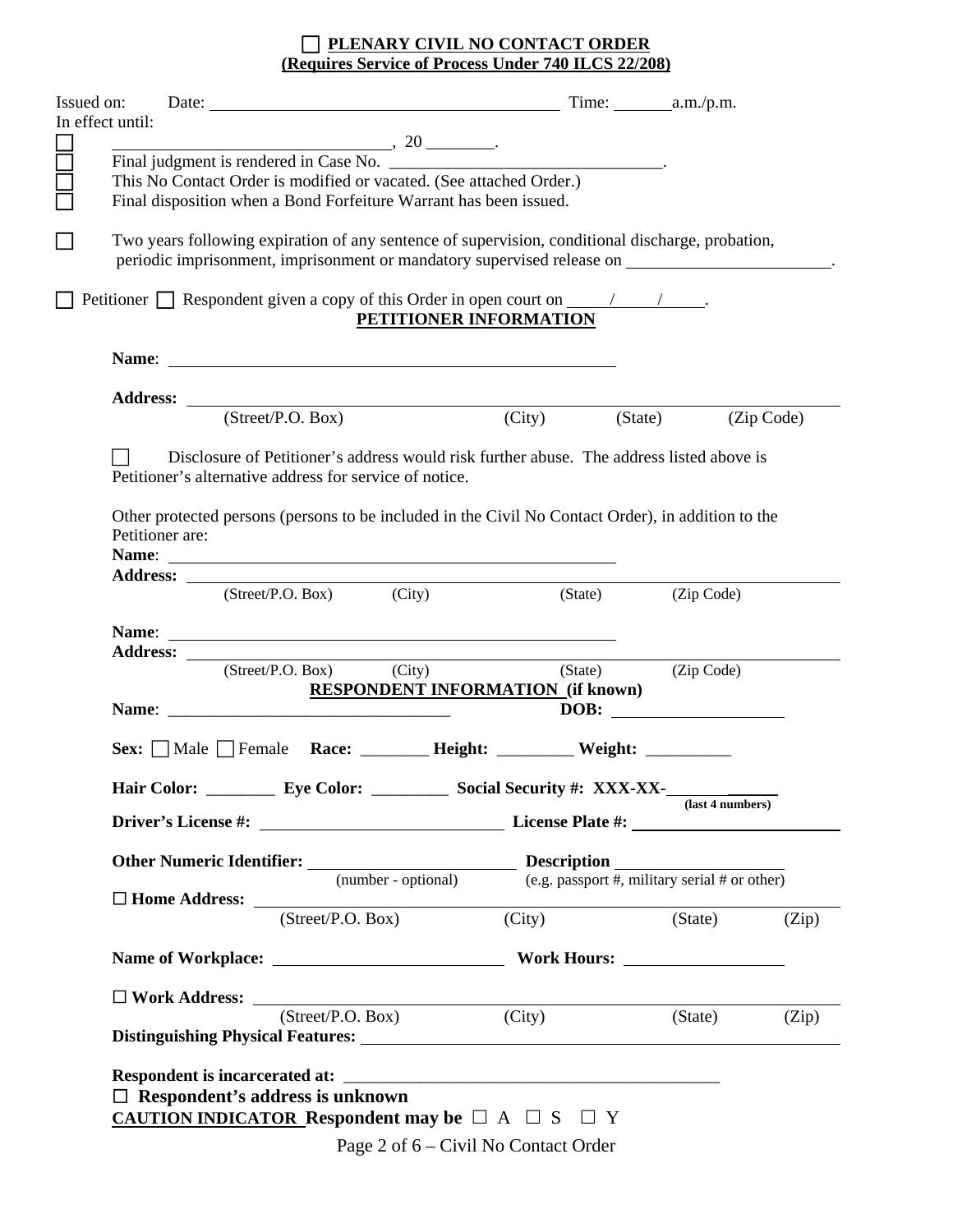## **NOTICE TO RESPONDENT**

## ANY KNOWING VIOLATION OF A CIVIL NO CONTACT ORDER IS A CLASS A MISDEMEANOR. ANY SECOND OR SUBSEQUENT VIOLATION IS A CLASS 4 FELONY.

### **NOTICE TO LAW ENFORCEMENT AGENCIES AND OFFICERS**

Any law enforcement officer may make an arrest without warrant if the officer has probable cause to believe that the person has committed or is committing a violation of a civil no contact order. 740 ILCS 22/301 (a)

This Civil No Contact Order is enforceable, even without registration, in all 50 states, the District of Columbia, tribal lands, and the U.S. territories pursuant to the Violence Against Women Act (18 U.S.C. 2265).

## **FINDINGS [Emergency Order]**

 The Court finds that good cause exists for granting the remedy regardless of prior service of process or notice upon the Respondent, because the harm which that remedy is intended to prevent would be likely to occur if Respondent were given any prior notice or greater notice than was given, of Petitioner's efforts to obtain judicial relief.

#### **FINDINGS [Jurisdiction]**

The court finds that Respondent:

| has been served with process and notice pursuant to statute. |  |  |  |
|--------------------------------------------------------------|--|--|--|
| has entered an appearance in this case.                      |  |  |  |
| is present in court, in person, and/or with counsel,         |  |  |  |
| is in default.                                               |  |  |  |
| has filed an answer.                                         |  |  |  |
|                                                              |  |  |  |

The court finds that the Petitioner:

has diligently attempted to complete service of process, has not been able to serve Respondent, and has given notice by publication (service completed 30 days after the first of three publication notices).

# **FINDINGS [General]**

In granting the following remedies, the Court has considered all relevant factors, including but not limited to the nature, severity and consequences of Respondent's past non-consensual sexual conduct or nonconsensual sexual penetration of Petitioner, including Respondent's concealment of his/her location in order to evade service of process or notice, and the likelihood of danger of future non-consensual sexual conduct or non-consensual sexual penetration of the party to be protected.

The Court further finds that:

Venue is proper (740 ILCS 22/207).

 Upon examination of the Verified Petition, Petitioner under oath, and other evidence, Petitioner is a victim of non-consensual sexual conduct or non-consensual sexual penetration by the Respondent.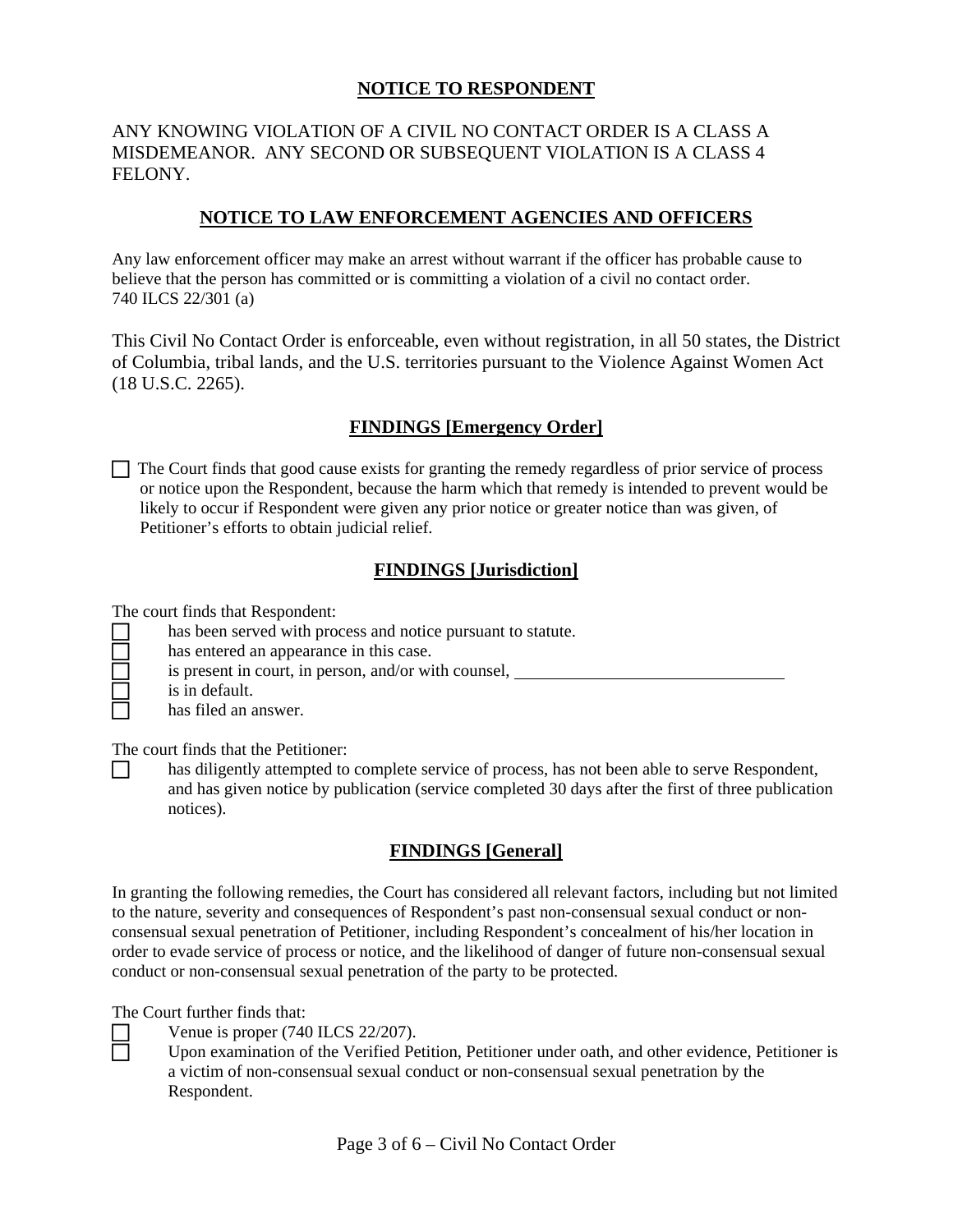- Upon examination of the Verified Petition, Petitioner under oath, and other evidence, Petitioner is a victim of the Respondent's aiding and abetting non-consensual sexual conduct or nonconsensual sexual penetration (740 ILCS 22/213.7).
- $\Box$  The victim is unable to bring this Petition on his/her own behalf due to age, health, disability, or inaccessibility (740 ILCS 22/201).
- $\Box$  The parties stipulate to a factual basis for the issuance of a Civil No Contact Order.

### **IT IS ORDERED:**

1. That the Respondent be ordered to stay at least <u>feet away from the Petitioner</u> and/or other protect parties. That Respondent be prohibited from entering or remaining at the Petitioner's and/or other protected persons':

| school(s) and/or daycare, located at                                                                      |
|-----------------------------------------------------------------------------------------------------------|
| and any of the following specified places, when Petitioner and/or other protected<br>persons are present: |
|                                                                                                           |

- 2.  $\Box$  That the Respondent refrain from contact with Petitioner and/or other protected persons in any way, directly, indirectly or through third parties, including, but not limited to, phone, written notes, mail, email, or fax.
- 3. That Respondent stay away from and be prohibited from taking, transferring, encumbering, concealing, damaging, or otherwise disposing of the Petitioner and/or other protected persons' real and/or personal property or animal(s).

| 4. | The Respondent is restrained from attending                                                       |                           |  |
|----|---------------------------------------------------------------------------------------------------|---------------------------|--|
|    |                                                                                                   | (address) attended by the |  |
|    | Protected Person. Finding that the Respondent is a minor and Respondent's $\Box$ parent(s) $\Box$ |                           |  |
|    |                                                                                                   | (school)                  |  |
|    | is responsible for transporting minor to and<br>is responsible for transporting minor to and      |                           |  |
|    | from school. (Criterion pursuant to 740 ILCS 22/213(b-6) has been considered). (Residency         |                           |  |
|    | pursuant to 105 ILCS 5/14-1.11.(4) or 14-1.11a.(3))                                               |                           |  |

5. Other injunctive relief as follows: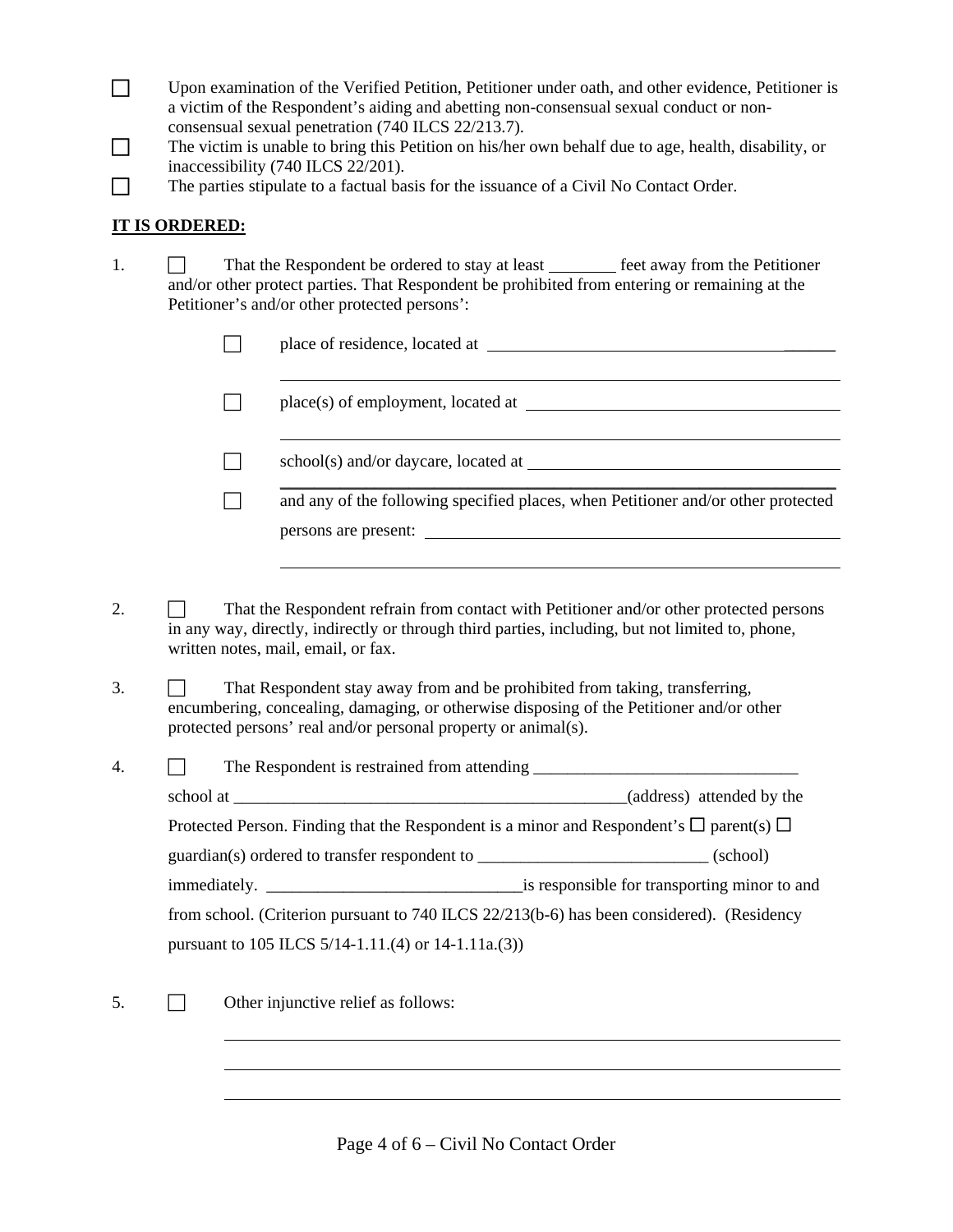This order can be extended upon notice filed in the office of the Clerk of this Court and a hearing held **prior to the expiration of this Order**. NOTE: To ensure adequate time for a hearing, it is recommended that Petitioner seek an extension at least 3 weeks prior to the expiration of this order.

JUDGE

I hereby certify that this is a true and correct copy of the original Order on file with the court.

|                                                                         | Clerk of the Circuit Court of |  |  |
|-------------------------------------------------------------------------|-------------------------------|--|--|
| (Seal of the Clerk of Circuit Court)                                    | County, IL                    |  |  |
|                                                                         | Date:                         |  |  |
| cc: Petitioner Respondent Counsel of Record Sheriff Advocate I Jail S/A |                               |  |  |
| $\Box$ Involved School Board(s) if remedy #4 is ordered                 |                               |  |  |